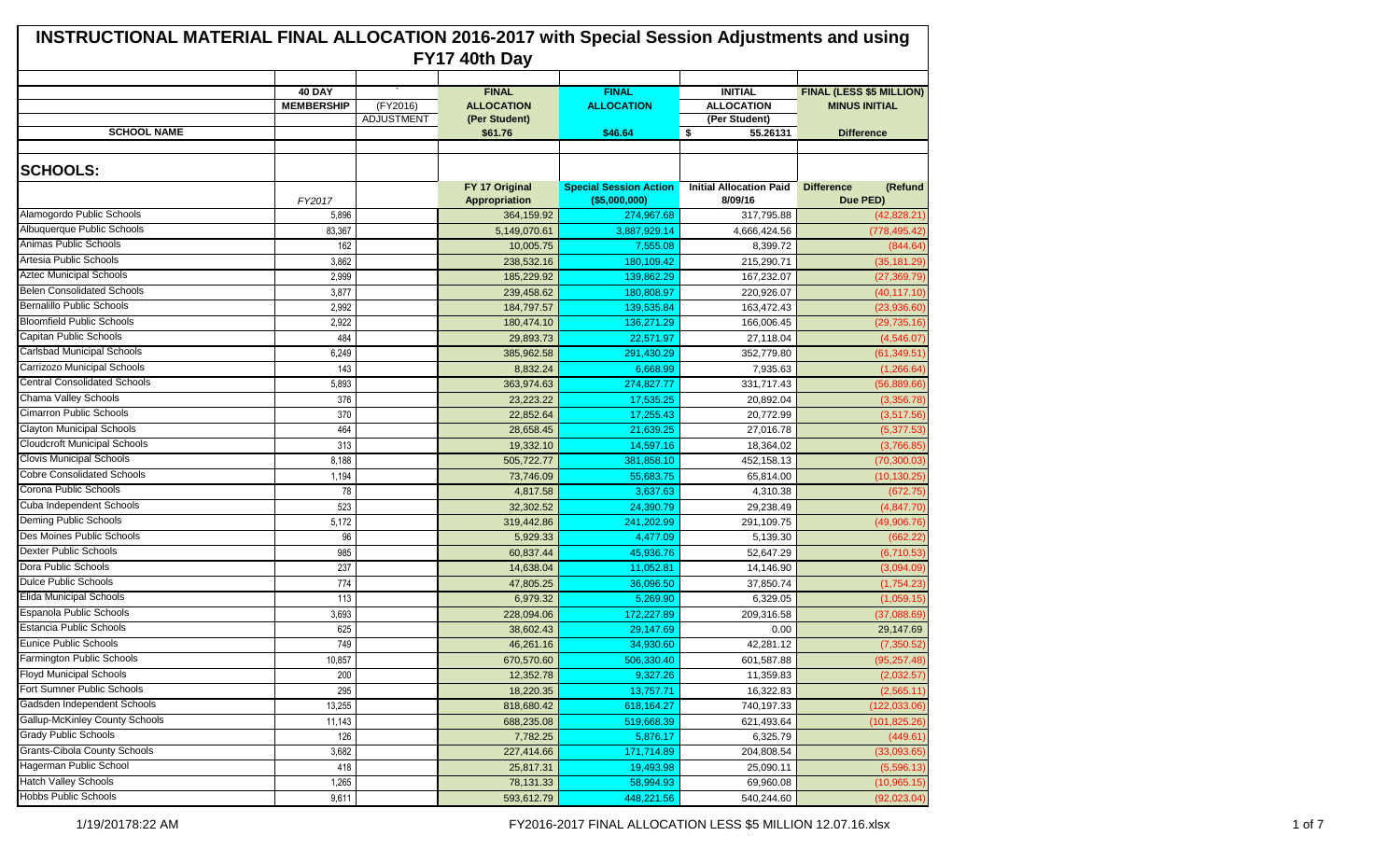| <b>INSTRUCTIONAL MATERIAL FINAL ALLOCATION 2016-2017 with Special Session Adjustments and using</b><br>FY17 40th Day |                                    |                        |                                                    |                                   |                                                      |                                                  |  |  |
|----------------------------------------------------------------------------------------------------------------------|------------------------------------|------------------------|----------------------------------------------------|-----------------------------------|------------------------------------------------------|--------------------------------------------------|--|--|
|                                                                                                                      | <b>40 DAY</b><br><b>MEMBERSHIP</b> | (FY2016)<br>ADJUSTMENT | <b>FINAL</b><br><b>ALLOCATION</b><br>(Per Student) | <b>FINAL</b><br><b>ALLOCATION</b> | <b>INITIAL</b><br><b>ALLOCATION</b><br>(Per Student) | FINAL (LESS \$5 MILLION)<br><b>MINUS INITIAL</b> |  |  |
| <b>SCHOOL NAME</b>                                                                                                   |                                    |                        | \$61.76                                            | \$46.64                           | $\sqrt{2}$<br>55.26131                               | <b>Difference</b>                                |  |  |
| <b>SCHOOLS:</b>                                                                                                      |                                    |                        | FY 17 Original                                     | <b>Special Session Action</b>     | <b>Initial Allocation Paid</b>                       | <b>Difference</b><br>(Refund                     |  |  |
|                                                                                                                      | FY2017                             |                        | Appropriation                                      | $($ \$5,000,000)                  | 8/09/16                                              | Due PED)                                         |  |  |
| <b>Hondo Valley Public Schools</b>                                                                                   | 137                                |                        | 8,461.65                                           | 6,389.17                          | 7,462.28                                             | (1,073.10)                                       |  |  |
| <b>House Public Schools</b>                                                                                          | 59                                 |                        | 3,644.07                                           | 2,751.54                          | 3,326.94                                             | (575.40)                                         |  |  |
| Jal Public Schools                                                                                                   | 437                                |                        | 26,990.82                                          | 20,380.07                         | 25,687.25                                            | (5,307.18)                                       |  |  |
| Jemez Mountain Schools                                                                                               | 230                                |                        | 14,205.70                                          | 10,726.35                         | 13,485.76                                            | (2,759.41)                                       |  |  |
| Jemez Valley Public Schools                                                                                          | 289                                |                        | 17.849.77                                          | 13,477.89                         | 17,369.31                                            | (3,891.42)                                       |  |  |
| Lake Arthur Public Schools                                                                                           | 91                                 | (78.34)                | 5,542.17                                           | 4,165.56                          | 5,545.58                                             | (1,380.01)                                       |  |  |
| Las Cruces Public Schools                                                                                            | 24,248                             |                        | 1,497,650.92                                       | 1,130,837.21                      | 1,324,569.59                                         | (193, 732.38)                                    |  |  |
| Las Vegas City Schools                                                                                               | 1,574                              |                        | 97,216.37                                          | 73,405.55                         | 89.691.93                                            | (16, 286.38)                                     |  |  |
| Las Vegas West Public School                                                                                         | 1,436                              |                        | 88,692.95                                          | 66,969.74                         | 81,171.60                                            | (14, 201.86)                                     |  |  |
| Logan Public Schools                                                                                                 | 312                                |                        | 19,270.34                                          | 14,550.53                         | 16,609.13                                            | (2,058.60)                                       |  |  |
| Lordsburg Public Schools                                                                                             | 461                                |                        | 28,473.16                                          | 21,499.34                         | 26,627.95                                            | (5, 128.61)                                      |  |  |
| Los Alamos Public Schools                                                                                            | 3,619                              |                        | 223,523.53                                         | 168,776.80                        | 196,315.87                                           | (27, 539.06)                                     |  |  |
| Los Lunas Public Schools                                                                                             | 8,285                              |                        | 511,713.87                                         | 386,381.82                        | 459,430.96                                           | (73,049.14)                                      |  |  |
| Loving Public Schools                                                                                                | 553                                |                        | 34, 155. 43                                        | 25,789.88                         | 31,671.99                                            | (5,882.11)                                       |  |  |
| Lovington Public Schools                                                                                             | 3,515                              |                        | 217,100.09                                         | 163,926.62                        | 202,450.61                                           | (38, 523.98)                                     |  |  |
| Magdalena Public Schools                                                                                             | 336                                |                        | 20,752.67                                          | 15,669.80                         | 19,260.94                                            | (3,591.14)                                       |  |  |
| <b>Maxwell Public Schools</b>                                                                                        | 114                                |                        | 7,041.08                                           | 5,316.54                          | 5,962.22                                             | (645.68)                                         |  |  |
| <b>Melrose Public Schools</b>                                                                                        | 198                                |                        | 12,229.25                                          | 9,233.99                          | 11,372.57                                            | (2, 138.58)                                      |  |  |
| Mesa Vista Cons. Schools                                                                                             | 249                                |                        | 15,379.21                                          | 11,612.44                         | 17,371.84                                            | (5,759.39)                                       |  |  |
| Mora Public Schools                                                                                                  | 411                                |                        | 25,384.96                                          | 19,167.52                         | 23,607.10                                            | (4,439.58)                                       |  |  |
| <b>Moriarty Public Schools</b>                                                                                       | 2,464                              |                        | 152,186.24                                         | 114,911.86                        | 138,508.19                                           | (23, 596.33)                                     |  |  |
| Mosquero Public Schools                                                                                              | 41                                 |                        | 2,532.32                                           | 1,912.09                          | 2,384.24                                             | (472.15)                                         |  |  |
| Mountainair Public Schools                                                                                           | 216                                |                        | 13,341.00                                          | 10,073.44                         | 12,860.41                                            | (2,786.97)                                       |  |  |
| Pecos Independent Schools                                                                                            | 583                                |                        | 36,008.35                                          | 27,188.97                         | 32,125.34                                            | (4,936.38)                                       |  |  |
| Penasco Independent Schools                                                                                          | 337                                |                        | 20,814.43                                          | 15,716.44                         | 18,419.28                                            | (2,702.84)                                       |  |  |
| Pojoaque Valley Schools                                                                                              | 1,920                              |                        | 118,586.68                                         | 89,541.71                         | 104,083.57                                           | (14, 541.86)                                     |  |  |
| <b>Portales Public Schools</b>                                                                                       | 2,693                              |                        | 166,330.17                                         | 125,591.58                        | 151,489.03                                           | (25, 897.45)                                     |  |  |
| Quemado Public Schools                                                                                               | 133                                |                        | 8,214.60                                           | 6,202.63                          | 6,737.14                                             | (534.51)                                         |  |  |
| Questa Independent Schools                                                                                           | 364                                |                        | 22,482.06                                          | 16,975.62                         | 19,394.72                                            | (2,419.10)                                       |  |  |
| Raton Public Schools                                                                                                 | 940                                |                        | 58,058.06                                          | 43,838.13                         | 51,848.89                                            | (8,010.76)                                       |  |  |
| Reserve Public Schools                                                                                               | 130                                |                        | 8,029.31                                           | 6,062.72                          | 7,051.45                                             | (988.73)                                         |  |  |
| Rio Rancho                                                                                                           | 16,855                             |                        | 1,041,030.44                                       | 786,054.98                        | 922,624.09                                           | (136, 569.11)                                    |  |  |
| Roswell Independent Schools                                                                                          | 10,140                             |                        | 626,285.89                                         | 472,892.17                        | 558,591.53                                           | (85,699.36)                                      |  |  |
| Roy Public Schools                                                                                                   | 46                                 | (204.19)               | 2,636.95                                           | 1,941.08                          | 2,168.04                                             | (226.97)                                         |  |  |
| Ruidoso Public Schools                                                                                               | 1,973                              |                        | 121,860.16                                         | 92,013.44                         | 107,540.08                                           | (15, 526.64)                                     |  |  |
| San Jon Public Schools                                                                                               | 149                                |                        | 9,202.82                                           | 6,948.81                          | 7,456.28                                             | (507.47)                                         |  |  |
| Santa Fe City Schools                                                                                                | 12,746                             |                        | 787,242.60                                         | 594,426.39                        | 716,596.66                                           | (122, 170.27)                                    |  |  |
| Santa Rosa Consolidated Schools                                                                                      | 632                                |                        | 39,034.78                                          | 29,474.15                         | 34,407.80                                            | (4,933.65)                                       |  |  |
| <b>Silver City Consolidated Schools</b>                                                                              | 2,742                              |                        | 169,356.60                                         | 127,876.76                        | 158,340.70                                           | (30, 463.94)                                     |  |  |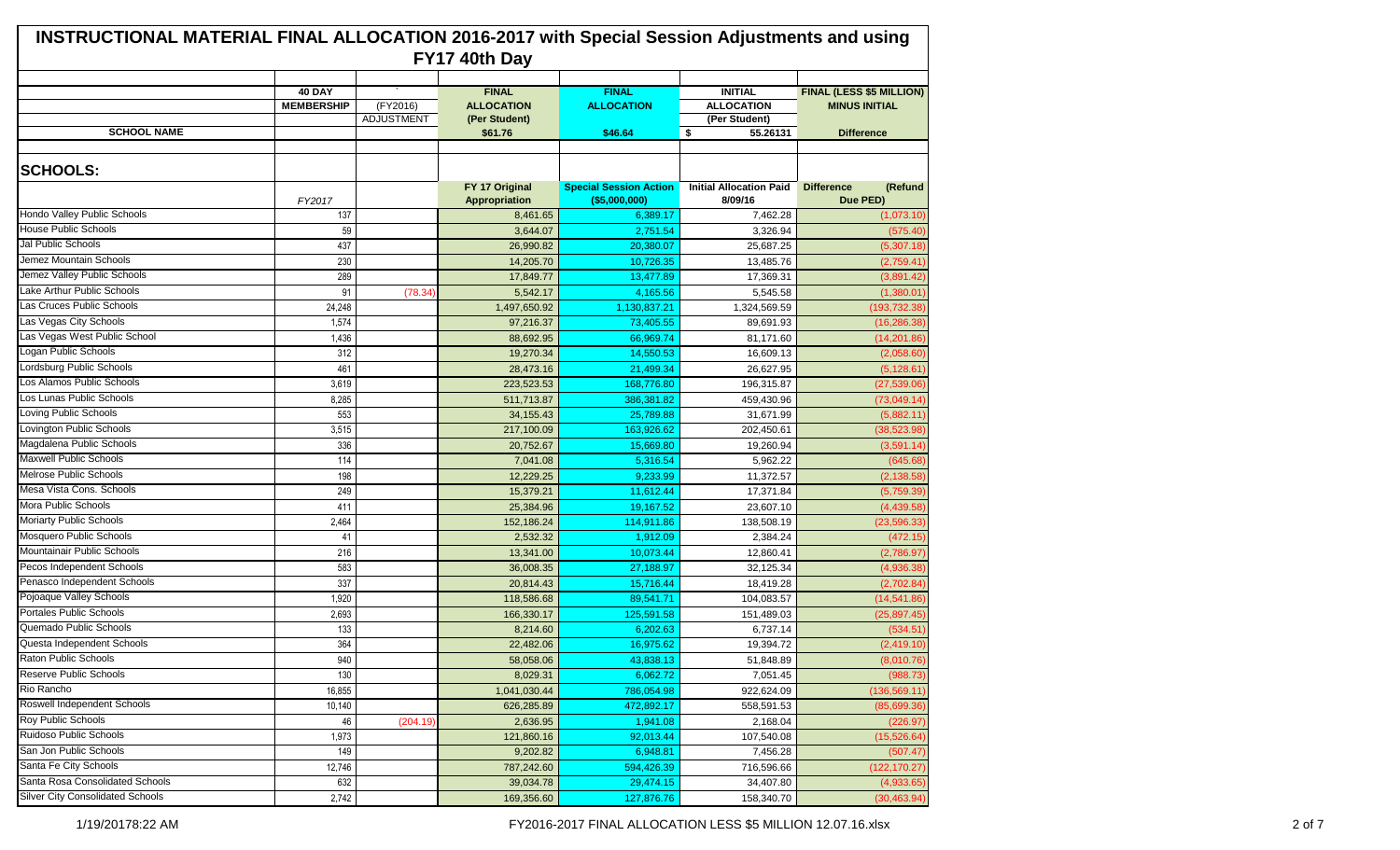| INSTRUCTIONAL MATERIAL FINAL ALLOCATION 2016-2017 with Special Session Adjustments and using<br>FY17 40th Day |                   |                   |                   |                               |                                |                              |  |  |
|---------------------------------------------------------------------------------------------------------------|-------------------|-------------------|-------------------|-------------------------------|--------------------------------|------------------------------|--|--|
|                                                                                                               |                   |                   |                   |                               |                                |                              |  |  |
|                                                                                                               | <b>40 DAY</b>     |                   | <b>FINAL</b>      | <b>FINAL</b>                  | <b>INITIAL</b>                 | FINAL (LESS \$5 MILLION)     |  |  |
|                                                                                                               | <b>MEMBERSHIP</b> | (FY2016)          | <b>ALLOCATION</b> | <b>ALLOCATION</b>             | <b>ALLOCATION</b>              | <b>MINUS INITIAL</b>         |  |  |
|                                                                                                               |                   | <b>ADJUSTMENT</b> | (Per Student)     |                               | (Per Student)                  |                              |  |  |
| <b>SCHOOL NAME</b>                                                                                            |                   |                   | \$61.76           | \$46.64                       | 55.26131<br>\$                 | <b>Difference</b>            |  |  |
|                                                                                                               |                   |                   |                   |                               |                                |                              |  |  |
| <b>SCHOOLS:</b>                                                                                               |                   |                   |                   |                               |                                |                              |  |  |
|                                                                                                               |                   |                   | FY 17 Original    | <b>Special Session Action</b> | <b>Initial Allocation Paid</b> | <b>Difference</b><br>(Refund |  |  |
|                                                                                                               | FY2017            |                   | Appropriation     | $($ \$5,000,000)              | 8/09/16                        | Due PED)                     |  |  |
| Socorro Public Schools                                                                                        | 1,547             |                   | 95,548.75         | 72,146.37                     | 86.041.43                      | (13,895.06)                  |  |  |
| <b>Springer Municipal Schools</b>                                                                             | 140               | (239.56)          | 8.407.39          | 6.289.53                      | 8.036.16                       | (1,746.64)                   |  |  |
| <b>Taos Municipal Schools</b>                                                                                 | 2,325             |                   | 143,601.06        | 108.429.42                    | 130,938.87                     | (22, 509.45)                 |  |  |
| <b>Tatum Public Schools</b>                                                                                   | 329               |                   | 20,320.32         | 15,343.35                     | 19,667.03                      | (4,323.68)                   |  |  |
| Texico Public Schools                                                                                         | 545               |                   | 33,661.32         | 25,416.79                     | 28,757.66                      | (3,340.88)                   |  |  |
| Truth or Consequences Public Schools                                                                          | 1,255             |                   | 77,513.69         | 58,528.57                     | 70,286.39                      | (11, 757.82)                 |  |  |
| Tucumcari Public Schools                                                                                      | 943               |                   | 58.243.35         | 43.978.04                     | 51,759.85                      | (7,781.81)                   |  |  |
| <b>Tularosa Public Schools</b>                                                                                | 855               |                   | 52,808.13         | 39.874.04                     | 50,056.01                      | (10, 181.96)                 |  |  |
| Vaughn Public Schools                                                                                         | 69                | (209.07)          | 4,052.64          | 3.008.84                      | 3.798.27                       | (789.43)                     |  |  |
| <b>Wagon Mound Public Schools</b>                                                                             | 60                | (187.56)          | 3.518.28          | 2.610.62                      | 2.823.81                       | (213.19)                     |  |  |
| Zuni Public Schools                                                                                           | 1,332             |                   | 82,269.51         | 62,119.56                     | 70,274.91                      | (8, 155.35)                  |  |  |
| <b>ITOTAL PUBLIC SCHOOLS</b>                                                                                  | 304,706           | (918.71)          | 18,818,910.58     | 14,209,444.34                 | 16,933,936.21                  | (2,724,491.87)               |  |  |
|                                                                                                               |                   |                   |                   |                               |                                |                              |  |  |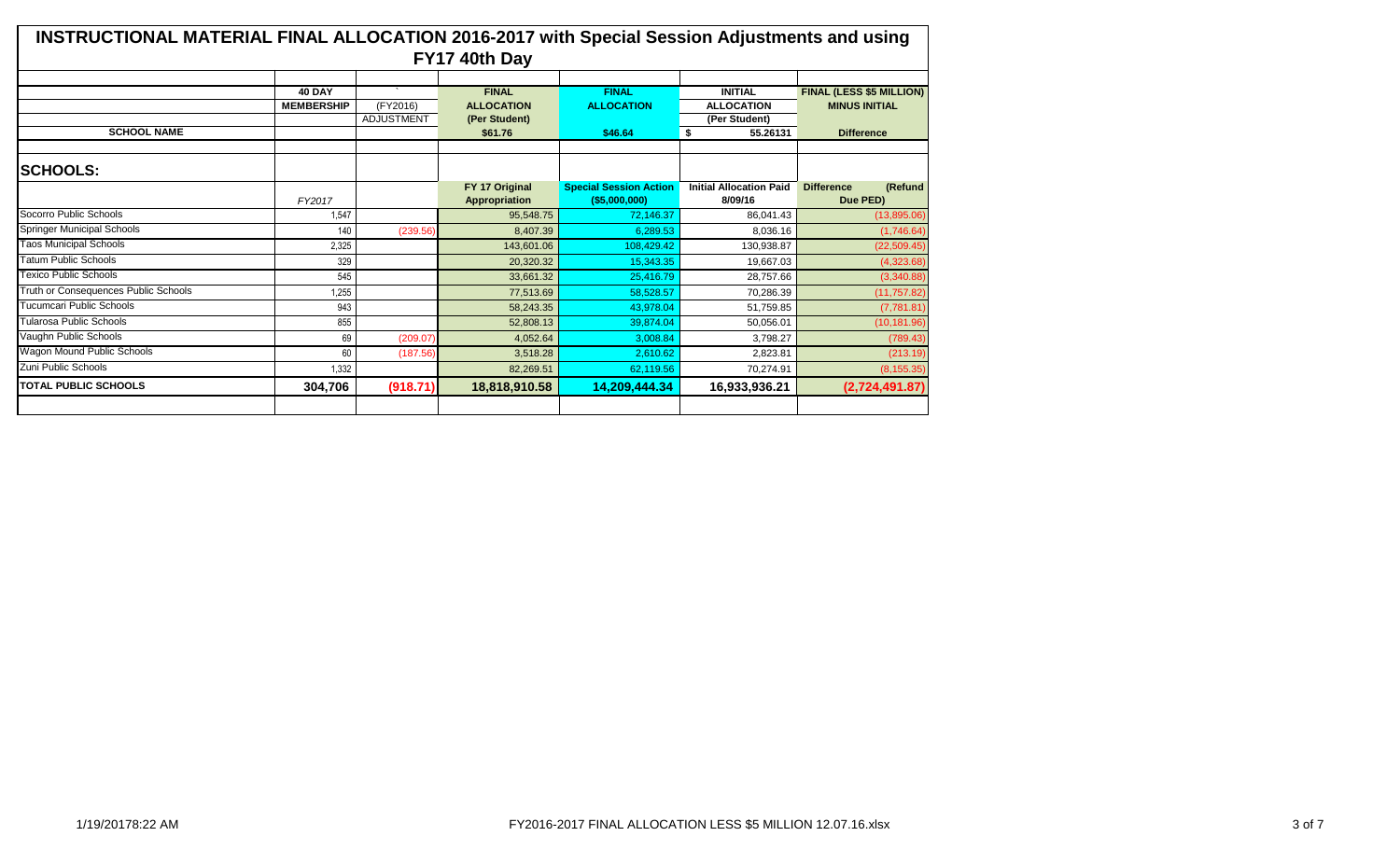| INSTRUCTIONAL MATERIAL FINAL ALLOCATION 2016-2017 with Special Session Adjustments and using<br>FY17 40th Day |                                    |                        |                                                    |                                   |                                                      |                                                  |  |  |
|---------------------------------------------------------------------------------------------------------------|------------------------------------|------------------------|----------------------------------------------------|-----------------------------------|------------------------------------------------------|--------------------------------------------------|--|--|
|                                                                                                               | <b>40 DAY</b><br><b>MEMBERSHIP</b> | (FY2016)<br>ADJUSTMENT | <b>FINAL</b><br><b>ALLOCATION</b><br>(Per Student) | <b>FINAL</b><br><b>ALLOCATION</b> | <b>INITIAL</b><br><b>ALLOCATION</b><br>(Per Student) | FINAL (LESS \$5 MILLION)<br><b>MINUS INITIAL</b> |  |  |
| <b>SCHOOL NAME</b>                                                                                            |                                    |                        | \$61.76                                            | \$46.64                           | 55.26131<br><b>S</b>                                 | <b>Difference</b>                                |  |  |
| <b>SCHOOLS:</b>                                                                                               |                                    |                        | FY 17 Original                                     | <b>Special Session Action</b>     | <b>Initial Allocation Paid</b>                       | <b>Difference</b><br>(Refund                     |  |  |
|                                                                                                               | FY2017                             |                        | <b>Appropriation</b>                               | $($ \$5,000,000)                  | 8/09/16                                              | Due PED)                                         |  |  |
| <b>CHARTER SCHOOLS:</b>                                                                                       |                                    |                        |                                                    |                                   |                                                      |                                                  |  |  |
| Academy for Tech & Classics                                                                                   | 378                                |                        | 23,346.75                                          | 17,628.52                         | 20,129.12                                            | (2,500.59)                                       |  |  |
| Academy of Trades & Tech. (Youth Build)                                                                       | 118                                |                        | 7,288.14                                           | 5,503.08                          | 8,344.46                                             | (2,841.37)                                       |  |  |
| Alb. Inst. For Math (High Tech High)                                                                          | 357                                |                        | 22,049.71                                          | 16,649.16                         | 19,856.81                                            | (3,207.65)                                       |  |  |
| Albuquerque School of Excellence                                                                              | 427                                |                        | 26,373.18                                          | 19,913.70                         | 17,330.79                                            | 2,582.91                                         |  |  |
| Alb. Talent Dev. Secondary                                                                                    | 177                                |                        | 10.932.21                                          | 8,254.63                          | 9,947.04                                             | (1,692.41)                                       |  |  |
| Aldo Leopold                                                                                                  | 162                                |                        | 10,005.75                                          | 7,555.08                          | 7,420.28                                             | 134.81                                           |  |  |
| Alma D' Arte                                                                                                  | 189                                |                        | 11,673.38                                          | 8,814.26                          | 10,663.43                                            | (1,849.17)                                       |  |  |
| Amy Biehl Charter High School                                                                                 | 301                                |                        | 18,590.93                                          | 14,037.53                         | 17,585.84                                            | (3,548.31)                                       |  |  |
| Anansi Charter School                                                                                         | 186                                |                        | 11,488.08                                          | 8,674.35                          | 8,786.55                                             | (112.19)                                         |  |  |
| Anthony Charter School                                                                                        | 99                                 |                        | 6,114.63                                           | 4,616.99                          | 4,255.12                                             | 361.87                                           |  |  |
| Bataan Military Academy                                                                                       | $\Omega$                           | (189.85)               | (189.85)                                           | (189.85)                          | 0.00                                                 | (189.85)                                         |  |  |
| Cariños de los Ninos                                                                                          | 103                                |                        | 6,361.68                                           | 4,803.54                          | 5,593.70                                             | (790.16)                                         |  |  |
| Cesar Chavez (Albq.)                                                                                          | 204                                |                        | 12,599.83                                          | 9,513.81                          | 11,281.31                                            | (1,767.50)                                       |  |  |
| Cesar Chavez (Deming)                                                                                         | 133                                |                        | 8,214.60                                           | 6,202.63                          | 6,336.31                                             | (133.68)                                         |  |  |
| <b>Christine Duncan</b>                                                                                       | 274                                |                        | 16,923.31                                          | 12,778.35                         | 12,820.62                                            | (42.28)                                          |  |  |
| Cien Aguas International School                                                                               | 391                                |                        | 24,149.68                                          | 18,234.80                         | 20,557.21                                            | (2,322.41)                                       |  |  |
| Coral Community Center (ABQ)                                                                                  | 201                                |                        | 12,414.54                                          | 9,373.90                          | 9,891.77                                             | (517.88)                                         |  |  |
| <b>Corrales International School</b>                                                                          | 260                                |                        | 16,058.61                                          | 12,125.44                         | 14,423.20                                            | (2, 297.76)                                      |  |  |
| <b>Cottonwood Charter School</b>                                                                              | 170                                |                        | 10,499.86                                          | 7,928.17                          | 9,396.42                                             | (1,468.25)                                       |  |  |
| Cottonwood Classical Prep                                                                                     | 706                                |                        | 43,605.31                                          | 32.925.23                         | 39,235.53                                            | (6,310.30)                                       |  |  |
| Creative Education Preparatory #1                                                                             | $\overline{0}$                     |                        | 0.00                                               | 0.00                              | 0.00                                                 | 0.00                                             |  |  |
| Gil H. Sena High School (Creative Prep #2)                                                                    | 173                                |                        | 10,685.15                                          | 8,068.08                          | 9,883.77                                             | (1,815.69)                                       |  |  |
| Digital Arts & Tech. (Alb. Charter Voc.)                                                                      | 307                                |                        | 18,961.52                                          | 14.317.35                         | 16,654.92                                            | (2, 337.57)                                      |  |  |
| Dzit Dit Lool School of Empowerment & Perserverance                                                           |                                    |                        |                                                    |                                   |                                                      |                                                  |  |  |
| (DEAP)                                                                                                        | 21                                 | (783.30)               | 513.74                                             | 196.06                            | 436.71                                               | (240.65)                                         |  |  |
| Dream Dine'                                                                                                   | 26                                 |                        | 1,605.86                                           | 1,212.54                          | 1,776.36                                             | (563.82)                                         |  |  |
| East Mountain Charter High School                                                                             | 362                                |                        | 22,358.53                                          | 16,882.34                         | 19,860.07                                            | (2, 977.73)                                      |  |  |
| El Camino Rael (Horizon Academy South)                                                                        | 295                                |                        | 18,220.35                                          | 13,757.71                         | 17,178.79                                            | (3,421.08)                                       |  |  |
| Entrepreneurship Leadership (Siembra Abq)<br>Estancia Valley Classical Academy (Estancia/Moriarty)            | 29<br>460                          |                        | 1,791.15<br>28,411.39                              | 1,352.45<br>21,452.70             | 0.00<br>23,375.53                                    | 1,352.45<br>(1,922.83)                           |  |  |
| Explore Academy                                                                                               | 212                                |                        | 13,093.95                                          | 9,886.90                          | 10,995.00                                            | (1, 108.10)                                      |  |  |
| Gordon Bernal Charter                                                                                         | 395                                |                        | 24,396.74                                          | 18,421.34                         | 19,820.90                                            | (1,399.56)                                       |  |  |
| Health and Leadership High School (APS)                                                                       |                                    |                        |                                                    |                                   |                                                      |                                                  |  |  |
| <b>Health Sciences Academy</b>                                                                                | 192<br>$\mathbf 0$                 | (0.00)                 | 11,858.67                                          | 8,954.17<br>(0.00)                | 7,957.63<br>0.00                                     | 996.54<br>(0.00)                                 |  |  |
| Horizon Academy West                                                                                          | 451                                |                        | (0.00)<br>27,855.52                                | 21,032.98                         | 24,030.67                                            | (2,997.69)                                       |  |  |
| International School Mesa Del Sol                                                                             |                                    |                        |                                                    |                                   |                                                      |                                                  |  |  |
| Jefferson Montessori                                                                                          | 295                                |                        | 18,220.35                                          | 13,757.71                         | 15,224.86                                            | (1,467.15)                                       |  |  |
|                                                                                                               | 170                                |                        | 10,499.86                                          | 7,928.17                          | 9,731.25                                             | (1,803.08)                                       |  |  |
| J Paul Taylor Academy (Las Cruces-K-6)                                                                        | 200                                |                        | 12,352.78                                          | 9,327.26                          | 11,041.00                                            | (1,713.74)                                       |  |  |
| La Academia de Esperanza                                                                                      | 328                                |                        | 20,258.56                                          | 15,296.71                         | 21,277.08                                            | (5,980.37)                                       |  |  |
| La Academia Dolores Huerta                                                                                    | 174                                |                        | 10,746.92                                          | 8,114.72                          | 9,086.85                                             | (972.14)                                         |  |  |
| La Jicarita Community School (Penasco)                                                                        | $\overline{0}$                     | 0.00                   | 0.00                                               | 0.00                              | 0.00                                                 | 0.00                                             |  |  |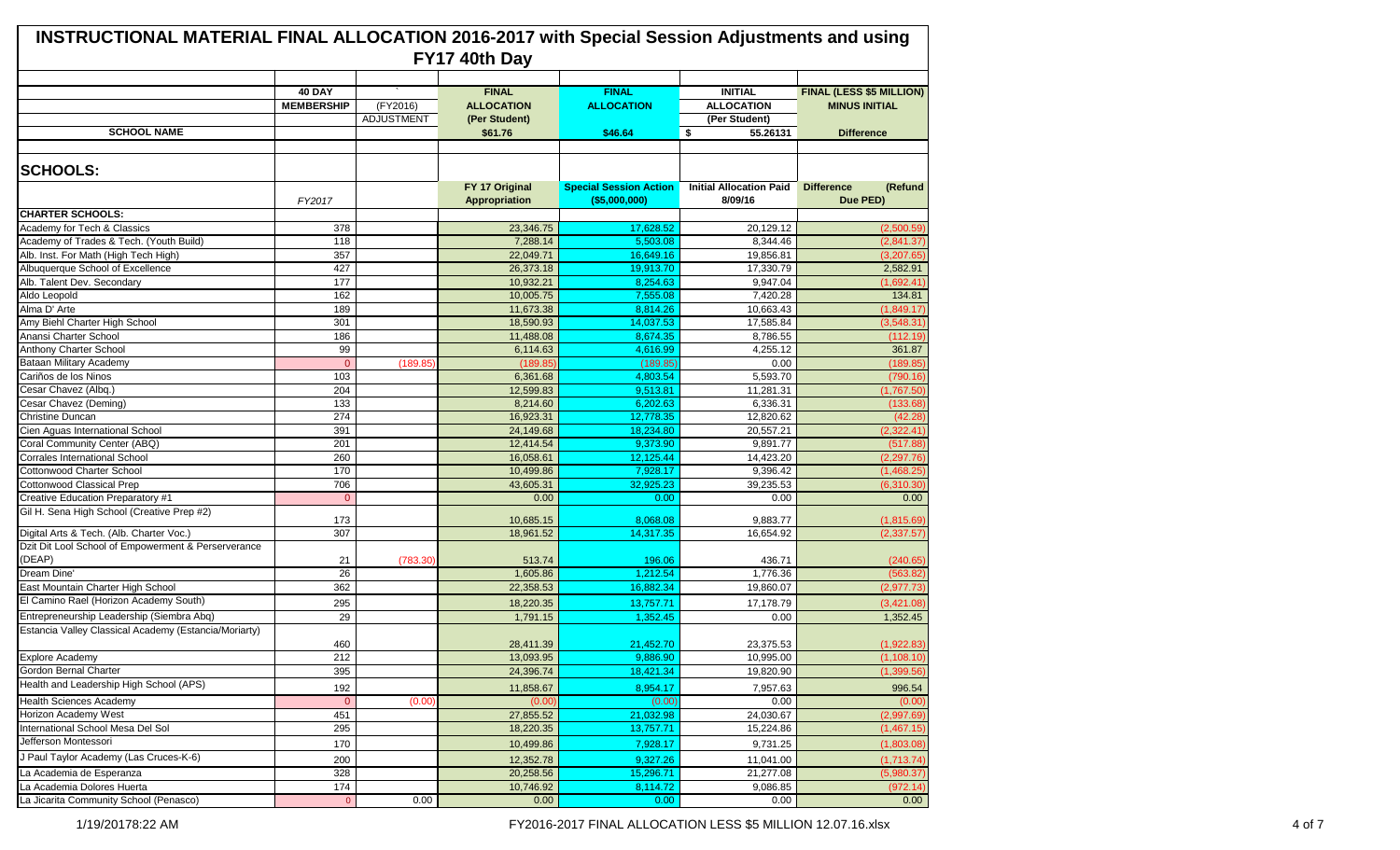| <b>INSTRUCTIONAL MATERIAL FINAL ALLOCATION 2016-2017 with Special Session Adjustments and using</b><br>FY17 40th Day |                                    |            |                                        |                                                 |                                           |                                                         |  |
|----------------------------------------------------------------------------------------------------------------------|------------------------------------|------------|----------------------------------------|-------------------------------------------------|-------------------------------------------|---------------------------------------------------------|--|
|                                                                                                                      |                                    |            |                                        |                                                 |                                           |                                                         |  |
|                                                                                                                      | <b>40 DAY</b><br><b>MEMBERSHIP</b> | (FY2016)   | <b>FINAL</b><br><b>ALLOCATION</b>      | <b>FINAL</b><br><b>ALLOCATION</b>               | <b>INITIAL</b><br><b>ALLOCATION</b>       | <b>FINAL (LESS \$5 MILLION)</b><br><b>MINUS INITIAL</b> |  |
|                                                                                                                      |                                    | ADJUSTMENT | (Per Student)                          |                                                 | (Per Student)                             |                                                         |  |
| <b>SCHOOL NAME</b>                                                                                                   |                                    |            | \$61.76                                | \$46.64                                         | <b>S</b><br>55.26131                      | <b>Difference</b>                                       |  |
| <b>SCHOOLS:</b>                                                                                                      |                                    |            |                                        |                                                 |                                           |                                                         |  |
|                                                                                                                      | FY2017                             |            | FY 17 Original<br><b>Appropriation</b> | <b>Special Session Action</b><br>( \$5,000,000) | <b>Initial Allocation Paid</b><br>8/09/16 | <b>Difference</b><br>(Refund<br>Due PED)                |  |
| La Luz del Monte (Southwest Intermediate Learning)                                                                   |                                    |            |                                        |                                                 |                                           |                                                         |  |
|                                                                                                                      | 95                                 |            | 5,867.57                               | 4,430.45                                        | 6,195.27                                  | (1,764.82)                                              |  |
| La Promesa                                                                                                           | 394                                |            | 24,334.97                              | 18,374.71                                       | 20,426.68                                 | (2,051.98)                                              |  |
| La Resolana Leadership                                                                                               | 74                                 | (690.43)   | 3,880.10                               | 2,760.66                                        | 3,070.60                                  | (309.94)                                                |  |
| La Tierra Montessori School of Arts & Sciences                                                                       |                                    |            |                                        |                                                 |                                           |                                                         |  |
| (Espanola)                                                                                                           | 121                                |            | 7,473.43                               | 5,642.99                                        | 6,576.10                                  | (933.10)                                                |  |
| Las Montanas Charter                                                                                                 | 162                                |            | 10,005.75                              | 7,555.08                                        | 8,664.55                                  | (1, 109.47)                                             |  |
| Lindrith Area Heritage                                                                                               | 21                                 |            | 1,297.04                               | 979.36                                          | 1.207.75                                  | (228.39)                                                |  |
| Los Puentes                                                                                                          | 189                                |            | 11,673.38                              | 8,814.26                                        | 10,315.13                                 | (1,500.86)                                              |  |
| McCurdy School (Espanola)                                                                                            | 531                                |            | 32,796.63                              | 24,763.88                                       | 28,733.14                                 | (3,969.26)                                              |  |
| Media Arts Collaborative                                                                                             | 259                                |            | 15,996.85                              | 12,078.80                                       | 14,312.68                                 | (2, 233.88)                                             |  |
| Middle College                                                                                                       | 98                                 |            | 6,052.86                               | 4,570.36                                        | 3,933.55                                  | 636.81                                                  |  |
| Mission Acheivement (ABQ)                                                                                            | 785                                |            | 48,484.66                              | 36,609.50                                       | 33,985.71                                 | 2,623.80                                                |  |
| Monte del Sol                                                                                                        | 353                                |            | 21,802.65                              | 16,462.62                                       | 19,782.81                                 | (3,320.19)                                              |  |
| Montessori Elementary                                                                                                | 420                                |            | 25,940.84                              | 19,587.25                                       | 22,721.88                                 | (3, 134.63)                                             |  |
| Montessori of the Rio Grande                                                                                         | 216                                |            | 13,341.00                              | 10,073.44                                       | 11,991.70                                 | (1,918.26)                                              |  |
| Moreno Valley                                                                                                        | 55                                 |            | 3,397.01                               | 2,565.00                                        | 3,860.29                                  | (1, 295.29)                                             |  |
| Mosaic Academy                                                                                                       | 180                                |            | 11,117.50                              | 8,394.54                                        | 9,949.04                                  | (1,554.50)                                              |  |
| Mountain Mahogany                                                                                                    | 203                                |            | 12,538.07                              | 9,467.17                                        | 11,206.05                                 | (1,738.88)                                              |  |
| Native American Community                                                                                            | 400                                |            | 24,705.56                              | 18,654.52                                       | 20,712.99                                 | (2,058.47)                                              |  |
| New Mexico International School                                                                                      | 224                                |            | 13,835.11                              | 10,446.53                                       | 12,102.23                                 | (1,655.69)                                              |  |
| New Mexico School for Architecture, Const. &<br>Engineering (ACE Leadership High School)                             |                                    |            |                                        |                                                 |                                           |                                                         |  |
| New Mexico Connections Academy (Santa Fe)                                                                            | 347<br>1,359                       |            | 21,432.07<br>83,937.13                 | 16,182.80<br>63.378.74                          | 20,778.25<br>61,008.49                    | (4,595.45)                                              |  |
| New Mexico School for the Arts                                                                                       | 221                                |            | 13,649.82                              | 10,306.62                                       | 11,650.88                                 | 2,370.26<br>(1, 344.25)                                 |  |
| New Mexico Virtual Academy (Farmington)                                                                              |                                    |            |                                        |                                                 |                                           |                                                         |  |
| Alice King Community (North Alb. Comm. Co-op)                                                                        | 494                                |            | 30,511.36                              | 23,038.34                                       | 27,521.39                                 | (4,483.06)                                              |  |
|                                                                                                                      | 410                                |            | 25,323.20                              | 19,120.89                                       | 18,412.02                                 | 708.87                                                  |  |
| North Valley Academy                                                                                                 | 463                                |            | 28,596.68                              | 21,592.61                                       | 25,409.46                                 | (3,816.85)                                              |  |
| <b>Nuestos Valores</b>                                                                                               | 138                                |            | 8,523.42                               | 6,435.81                                        | 7,128.71                                  | (692.90)                                                |  |
| Pecos Connections (Carlsbad)                                                                                         | 296                                |            | 18,282.11                              | 13,804.35                                       | 0.00                                      | 13,804.35                                               |  |
| Pub. Acad. For Performing Arts                                                                                       | 380                                |            | 23,470.28                              | 17,721.80                                       | 21,047.30                                 | (3,325.50)                                              |  |
| <b>Red River Valley</b>                                                                                              | 77                                 |            | 4,755.82                               | 3,591.00                                        | 4,237.12                                  | (646.13)                                                |  |
| Rio Gallinas Charter School                                                                                          | 77                                 | (436.87)   | 4,318.95                               | 3,154.13                                        | 4,073.82                                  | (919.69)                                                |  |
| Robert F. Kennedy                                                                                                    | 312                                |            | 19,270.34                              | 14,550.53                                       | 15,638.95                                 | (1,088.42)                                              |  |
| Roots and Wings                                                                                                      | 50                                 |            | 3,088.19                               | 2,331.82                                        | 2,873.59                                  | (541.77)                                                |  |
| SAHQ Academy                                                                                                         | $\overline{0}$                     |            | 0.00                                   | 0.00                                            | 0.00                                      | 0.00 <sub>1</sub>                                       |  |
| S.I.A. Tech (Abq Charter Academy)                                                                                    | 288                                |            | 17,788.00                              | 13,431.26                                       | 14,423.20                                 | (991.94)                                                |  |
| Sandoval Academy of Bilingual Education (SABE)                                                                       | 84                                 | (4,027.83) | 1,160.34                               | (110.38)                                        | 0.00                                      | (110.38)                                                |  |
| Sage Montessori Charter School (ABQ)                                                                                 | 152                                | (2,566.39) | 6,821.72                               | 4,522.33                                        | 6,920.34                                  | (2, 398.01)                                             |  |
| San Diego Riverside                                                                                                  | 85                                 |            | 5,249.93                               | 3,964.09                                        | 5,145.30                                  | (1, 181.22)                                             |  |
| School of Dreams Academy                                                                                             | 505                                |            | 31,190.77                              | 23,551.34                                       | 20,839.51                                 | 2,711.82                                                |  |
| Sidney Gutierrez                                                                                                     | 66                                 |            | 4,076.42                               | 3,078.00                                        | 3,593.99                                  | (515.99)                                                |  |
| <b>Six Directions</b>                                                                                                | 49                                 |            | 3,026.43                               | 2,285.18                                        | 2,763.07                                  | (477.89)                                                |  |

1/19/20178:22 AM **FY2016-2017 FINAL ALLOCATION LESS \$5 MILLION 12.07.16.xlsx** 5 of 7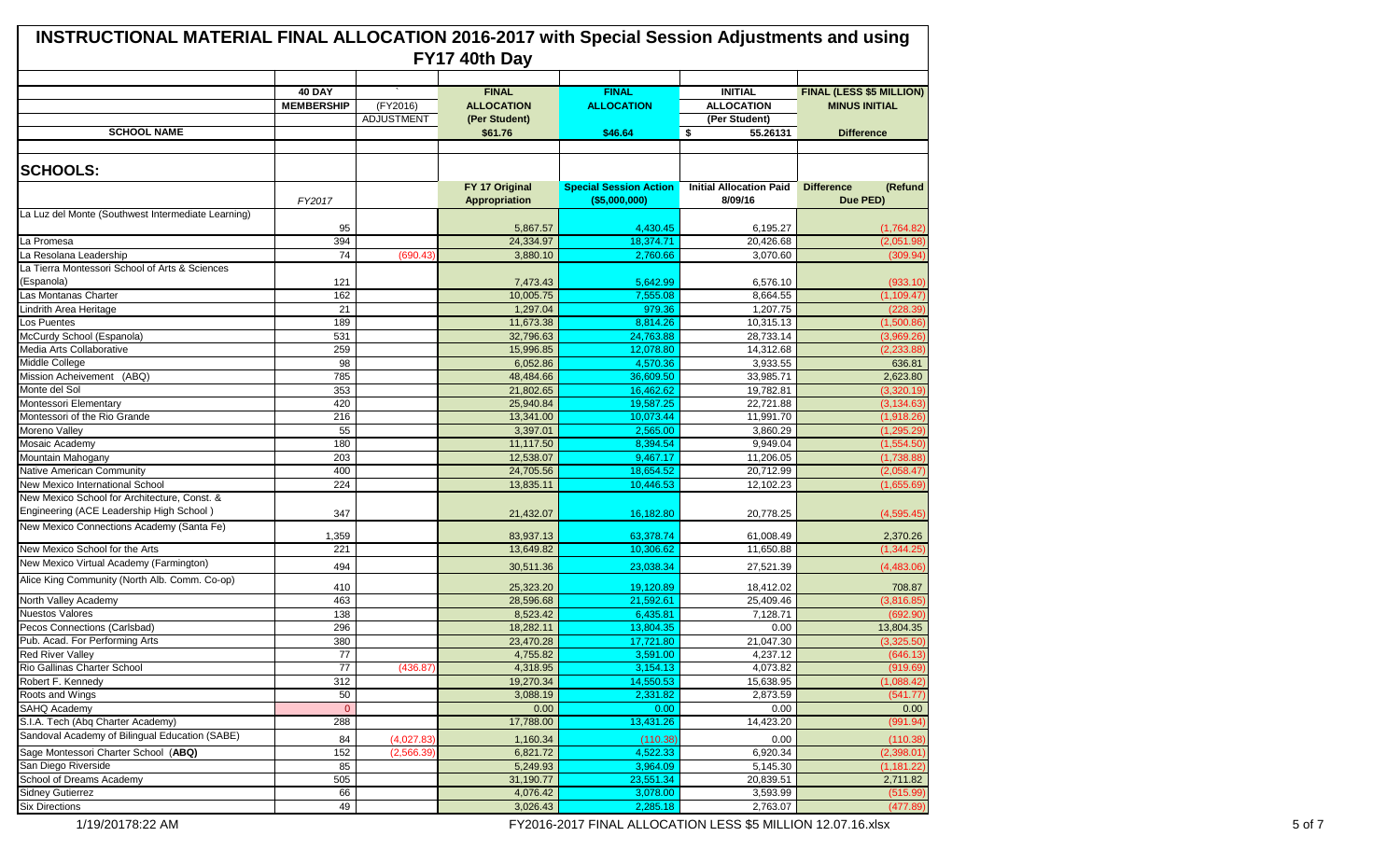| <b>INSTRUCTIONAL MATERIAL FINAL ALLOCATION 2016-2017 with Special Session Adjustments and using</b><br>FY17 40th Day |                   |                   |                                        |                                                 |                                           |                                          |  |  |
|----------------------------------------------------------------------------------------------------------------------|-------------------|-------------------|----------------------------------------|-------------------------------------------------|-------------------------------------------|------------------------------------------|--|--|
|                                                                                                                      |                   |                   |                                        |                                                 |                                           |                                          |  |  |
|                                                                                                                      | <b>40 DAY</b>     |                   | <b>FINAL</b>                           | <b>FINAL</b>                                    | <b>INITIAL</b>                            | FINAL (LESS \$5 MILLION)                 |  |  |
|                                                                                                                      | <b>MEMBERSHIP</b> | (FY2016)          | <b>ALLOCATION</b>                      | <b>ALLOCATION</b>                               | <b>ALLOCATION</b>                         | <b>MINUS INITIAL</b>                     |  |  |
|                                                                                                                      |                   | <b>ADJUSTMENT</b> | (Per Student)                          |                                                 | (Per Student)                             |                                          |  |  |
| <b>SCHOOL NAME</b>                                                                                                   |                   |                   | \$61.76                                | \$46.64                                         | \$<br>55.26131                            | <b>Difference</b>                        |  |  |
|                                                                                                                      |                   |                   |                                        |                                                 |                                           |                                          |  |  |
| <b>SCHOOLS:</b>                                                                                                      |                   |                   |                                        |                                                 |                                           |                                          |  |  |
|                                                                                                                      | FY2017            |                   | FY 17 Original<br><b>Appropriation</b> | <b>Special Session Action</b><br>( \$5,000,000) | <b>Initial Allocation Paid</b><br>8/09/16 | <b>Difference</b><br>(Refund<br>Due PED) |  |  |
| South Valley Academy                                                                                                 | 612               |                   | 37,799.50                              | 28,541.42                                       | 32,714.70                                 | (4, 173.27)                              |  |  |
| South Valley Preparatory School                                                                                      | 156               |                   | 9,635.17                               | 7,275.26                                        | 7.858.37                                  | (583.10)                                 |  |  |
| SW Aeronautics, Mathematics & Science (ABQ)                                                                          | 259               |                   | 15,996.85                              | 12,078.80                                       | 15,066.34                                 | (2,987.53)                               |  |  |
| <b>Southwest Primary</b>                                                                                             | 102               |                   | 6,299.92                               | 4,756.90                                        | 5,624.65                                  | (867.75)                                 |  |  |
| Southwest Secondary                                                                                                  | 281               |                   | 17,355.65                              | 13,104.80                                       | 15,035.08                                 | (1,930.27)                               |  |  |
| Taos Academy                                                                                                         | 208               |                   | 12,846.89                              | 9,700.35                                        | 12,489.06                                 | (2,788.70)                               |  |  |
| Taos Integrated School of the Arts                                                                                   | 147               |                   | 9,079.29                               | 6.855.54                                        | 8,276.46                                  | (1,420.92)                               |  |  |
| <b>Taos International School</b>                                                                                     | 164               |                   | 10,129.28                              | 7,648.35                                        | 6,134.01                                  | 1,514.35                                 |  |  |
| <b>Taos Municipal Charter</b>                                                                                        | 212               |                   | 13,093.95                              | 9,886.90                                        | 11,768.66                                 | (1,881.76)                               |  |  |
| <b>Technology Leadership High School</b>                                                                             | 110               | (68.97            | 6,725.05                               | 5.061.02                                        | 4.263.67                                  | 797.35                                   |  |  |
| The Albuquerque Sign Language Academy                                                                                | 97                |                   | 5,991.10                               | 4,523.72                                        | 5,360.35                                  | (836.63)                                 |  |  |
| The ASK Academy                                                                                                      | 467               |                   | 28,843.74                              | 21,779.16                                       | 20.225.64                                 | 1,553.52                                 |  |  |
| The Great Academy                                                                                                    | 171               |                   | 10,561.63                              | 7,974.81                                        | 13,041.67                                 | (5,066.86)                               |  |  |
| The Masters Program                                                                                                  | 204               |                   | 12,599.83                              | 9,513.81                                        | 11,092.26                                 | (1,578.45)                               |  |  |
| The New America School (ABQ)                                                                                         | 328               |                   | 20,258.56                              | 15.296.71                                       | 24,093.93                                 | (8,797.22)                               |  |  |
| The New America School (Las Cruces)                                                                                  | 314               |                   | 19,393.86                              | 14,643.80                                       | 18,396.75                                 | (3,752.95)                               |  |  |
| Tierra Adentro                                                                                                       | 288               |                   | 17,788.00                              | 13,431.26                                       | 14,920.55                                 | (1,489.30)                               |  |  |
| Tierra Encatada (Charter School 37)                                                                                  | 293               |                   | 18,096.82                              | 13.664.44                                       | 16,081.04                                 | (2,416.60)                               |  |  |
| <b>Turquoise Trail</b>                                                                                               | 465               |                   | 28,720.21                              | 21,685.88                                       | 25,350.94                                 | (3,665.06)                               |  |  |
| Twenty First Cent.                                                                                                   | 253               |                   | 15,626.27                              | 11,798.99                                       | 14,421.94                                 | (2,622.95)                               |  |  |
| Uplift Community (Gallup)                                                                                            | 189               |                   | 11,673.38                              | 8.814.26                                        | 9.504.95                                  | (690.68)                                 |  |  |
| Vista Grande                                                                                                         | $\overline{88}$   |                   | 5,435.22                               | 4,104.00                                        | 5,249.82                                  | (1, 145.83)                              |  |  |
| Walatowa                                                                                                             | 57                |                   | 3,520.54                               | 2.658.27                                        | 2,782.33                                  | (124.06)                                 |  |  |
| William W. & Joseph Dorn Community School (ABQ)                                                                      | 47                |                   | 2,902.90                               | 2,191.91                                        | 2,496.76                                  | (304.85)                                 |  |  |
| <b>TOTAL CHARTER SCHOOLS</b>                                                                                         | 25,071            | (8,763.64)        | 1,539,718.96                           | 1,160,455.25                                    | 1,297,650.32                              | (137, 195.07)                            |  |  |